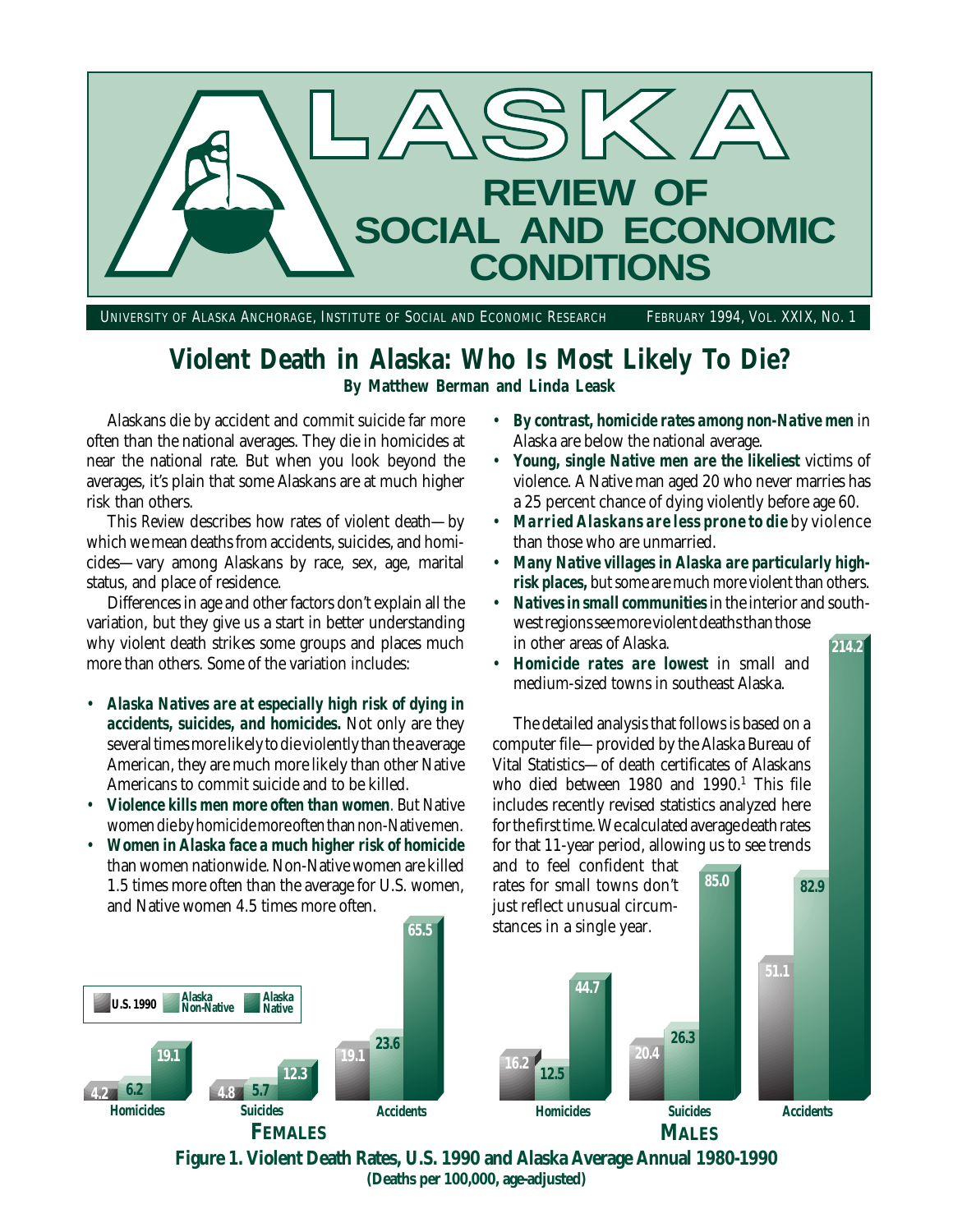We know that alcohol contributes to Alaska's high rates of violent death, but the computer file doesn't include enough information to allow us to systematically examine how many victims had been drinking before they died.

We look at both *numbers* of violent deaths and *rates* of violent death—deaths per 100,000 population.<sup>2</sup> Actual numbers of deaths provide useful information, but calculating death rates compensates for changes in population over time and allows us to make comparisons among groups of Alaskans and with national averages.

To improve the comparisons of Alaska and U.S. average death rates, we adjusted the Alaska figures for differences in age and sex distributions between Alaska and the country as a whole. This is an especially important adjustment, because observers sometimes attribute Alaska's higher violent death rates to the fact that young men (who have the highest rates of violent death) make up a bigger percentage of the population in Alaska. The adjusted rates measure what the death rate would be, if the age and sex distributions in Alaska were the same as they were nationally in 1990.<sup>3</sup>

## **Numbers of Deaths**

Accidents kill far more Alaskans than suicides and homicides. As you would expect in a state where the road system is limited and many residents travel by boat or small plane, boating and airplane accidents kill more Alaskans and auto accidents kill fewer Alaskans—than in the U.S. as a whole. About 35 percent of Alaskans who died in accidents in the 1980s were killed in car accidents, compared to 51 percent in the U.S. in 1990.<sup>4</sup>

Figure 2 shows the numbers and patterns of annual violent deaths in Alaska from 1980 through 1990.

There was no discernible trend in accidental deaths.

• About one third of those who died by accident were Alaska Natives— even though Natives make up only about 15 percent of the state population.

- The number of suicides appears to have risen from about 90 per year in the early 1980s to about 110 by the end of the decade.
- More Natives and non-Natives alike committed suicide in the later years of the decade.
- The number of homicides rose from 44 in 1980 to a peak of 83 in 1985 before dropping back to around 50 by the end of the decade.
- The bulge in homicides was entirely among non-Natives. The number of Native homicides stayed relatively constant at around 20 per year during the entire period. Homicides among non-Natives increased greatly during the economic boom of the early 1980s, decreasing again as the economy cooled off.5

Figure 3 shows the seasonal pattern of violent death. It is widely believed that violence accelerates in Alaska during the winter, when long nights and cold temperatures lead to "cabin fever," particularly in rural areas. That theory seems to be unfounded, at least when it comes to deadly violence:

- Accidents kill 72 percent more Alaskans in summer than in winter—which we would expect, since more people are out boating, flying, driving, and taking part in other activities during the warmer weather.
- The numbers of suicides and homicides do not increase in the winter either. Native suicides and homicides rise strongly in the summer, while suicides among non-Natives peak in September and homicides in May. (Figure 3 shows combined patterns for all Alaskans.)



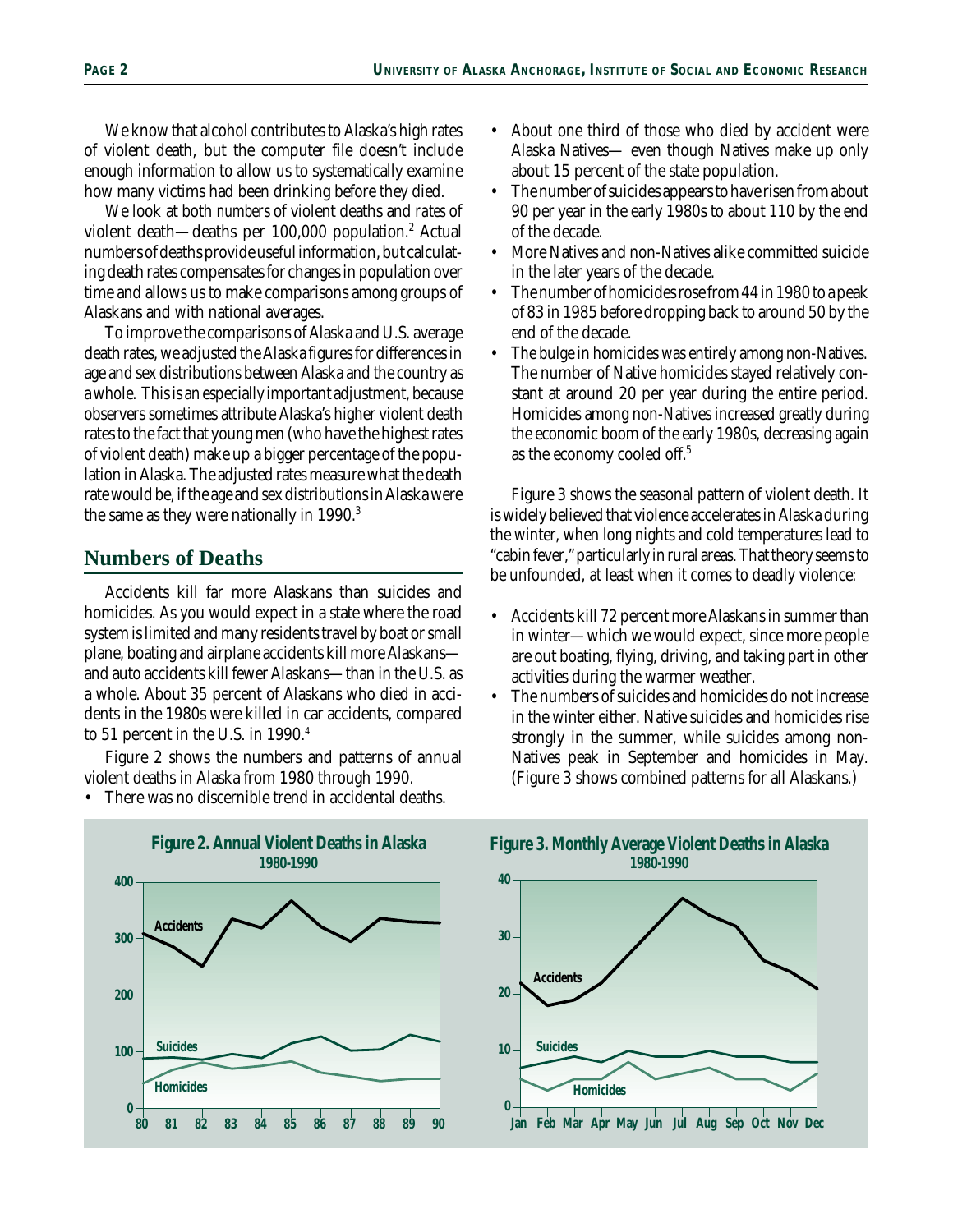# **Native and Non-Native Average Death Rates**

In Alaska both Natives and non-Natives die violent deaths more often than the U.S. average, and Natives die much more often than non-**Natives** 

Figure 1 on the front page shows rates of violent death for Native and non-Native men and women from 1980 through 1990. Figure 4 combines the statistics for men and women, to give us a picture of the overall differences in death rates for all Americans, Alaska Natives, and Alaska non-Natives. The U.S. figures are averages for 1990.

- Alaska Natives die in accidents at a rate 3.7 times the U.S. average. That high accidental death rate—138 per 100,000 population translates to about 117 Native deaths each year in a 1990 Native population of roughly 85,000.
- Natives are more than four times as likely to die by suicide and 3.5 times as likely to die by homicide as the average U.S. resident.
- Alaska Natives also have higher rates of suicide and homicide than other Native Ameri-

cans. Alaska Natives were more than twice as likely to die by suicide in the 1980s than the average Native American living in nine Indian Health Service (IHS) areas in the Lower 48, and 75 percent more likely to die by homicide.<sup>6</sup>

- The accidental death rate among Alaska Natives is not significantly higher than the average for other Native Americans.
- Non-Natives in Alaska die in accidents 40 percent more often than the U.S. average. Deaths from motor vehicle accidents occur at approximately the same frequency among Alaskans as among the U.S. population as a whole—so the entire difference in accident rates is due to the fact that other kinds of accidents occur more frequently in Alaska.
- Suicide rates among non-Natives are about 27 percent higher than national rates.
- Homicide rates among non-Natives are close to the national average.
- The pattern of higher violent death rates among men holds for both Natives and non-Natives in Alaska and for Americans on the whole.





- Rates of accidental death and suicide among Native males are more than four times as high as among all U.S. males. The accidental death rate of 214 per 100,000 among Native males suggests that approximately 2.4 percent of Native males died by accident over the period 1980-1990.
- Homicide rates among Native males are close to three times the national average. Native male homicide rates of 45 per 100,000 over the decade were, however, still substantially lower than the 1990 U.S. rate for black males of 69 per 100,000. (See note 3.)
- Rates of accidental death and suicide for Native females are about three times higher than the U.S. average for females. For non-Native females, age-adjusted suicide and accidental death rates were 18 and 25 percent higher than the national averages.
- Alaska Native females are 4.5 times as likely to be murdered as the average U.S. female. Homicide death rates for Native females of 19.1 per 100,000 between 1980 and 1990 were higher than those of U.S. black females—13.5 per 100,000 in 1990—and for U.S. males as a whole. (See note 4.)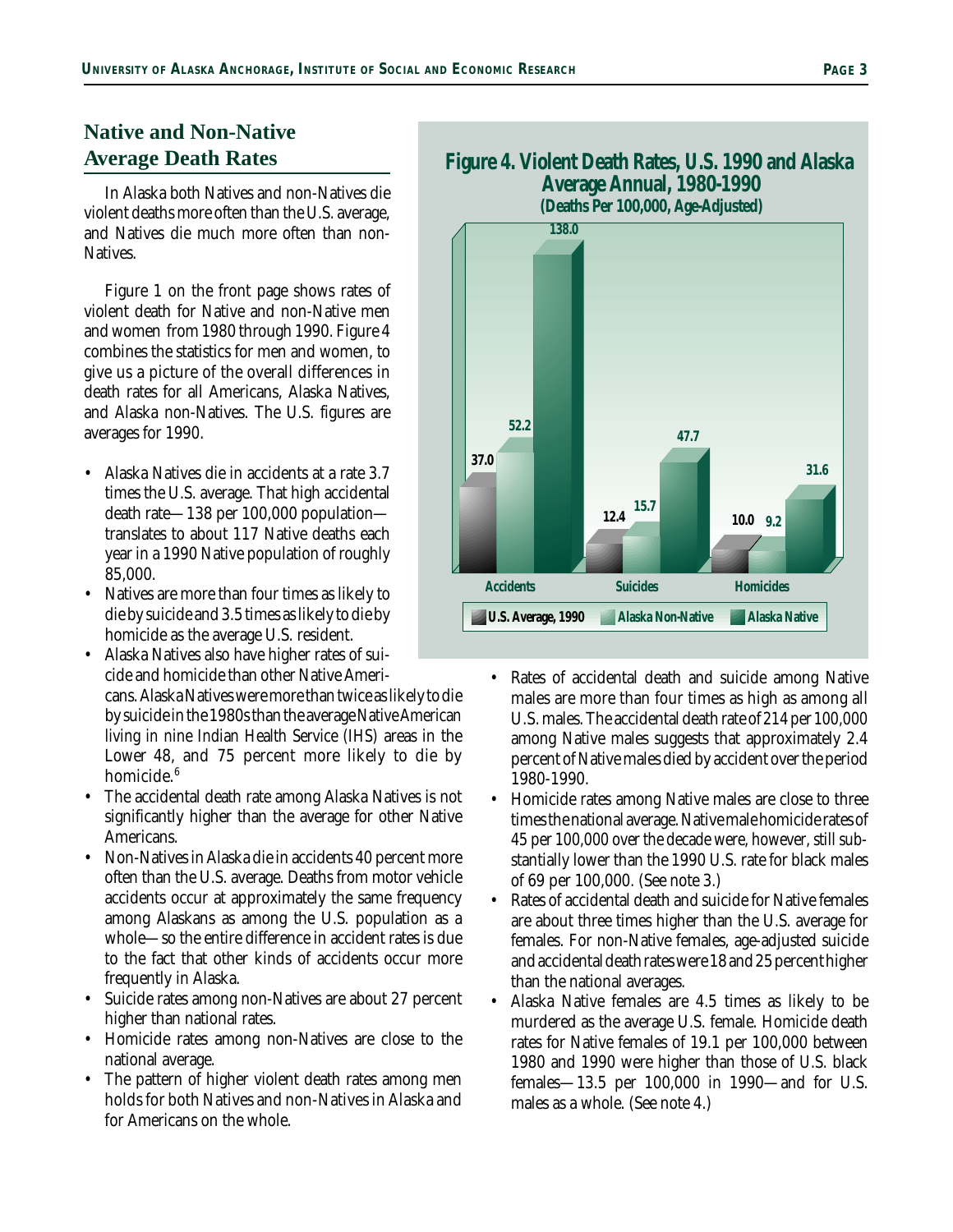# **Differences by Age**

Another commonly held belief is that younger adults are more likely to die violently than are children or older people. This proposition, as it turns out, is true only part of the time. Table 1 shows average Alaska accident, suicide, and homicide rates by age, sex, and race over the period 1980-1990.

- Accident, suicide, and homicide death rates are indeed highest among young Native men (ages 15 to 34). Death rates for all types of violence peak among those 20 to 24 years old.
- Among non-Native men, only homicides are most frequent among the young. Accidental deaths and suicides are often as high among older men.
- Young women (both Native and non-Native) ages 20 to 24 also have the highest suicide rates—although rates among Native women are four times higher.
- Native men of any age are anywhere from four to eight times more likely than Native women of the same age to commit suicide.
- Accidental death rates are highest for older non-Native men and for older women in both racial groups.
- Native women are somewhat more likely to be killed when they are 30 to 34 years old than when they are younger.

Did the high accident, suicide, and homicide rates for young Native men decrease or increase during the decade of the 1980s? Figure 5 shows trends in death rates for Native men aged 15 to 34. The numbers are expressed as moving ave-



# **TABLE 1. DEATH RATES BY AGE, SEX, AND RACE (ANNUAL AVERAGES, 1980-1990, PER 100,000)**

|                       |              | <b>ALASKA NATIVE</b> | <b>NON-NATIVE</b> |                |  |  |  |
|-----------------------|--------------|----------------------|-------------------|----------------|--|--|--|
|                       | <b>MALES</b> | <b>FEMALES</b>       | <b>MALES</b>      | <b>FEMALES</b> |  |  |  |
| <b>ACCIDENT RATES</b> |              |                      |                   |                |  |  |  |
| < 10                  | 62.9         | 39.2                 | 21.2              | 13.0           |  |  |  |
| $10 - 14$             | 51.6         | 18.0                 | 31.0              | 14.0           |  |  |  |
| $15 - 19$             | 166.0        | 60.9                 | 98.6              | 26.1           |  |  |  |
| 20-24                 | 332.6        | 58.9                 | 94.9              | 25.5           |  |  |  |
| 25-29                 | 290.7        | 73.9                 | 110.0             | 23.2           |  |  |  |
| 30-34                 | 297.4        | 61.3                 | 104.1             | 18.0           |  |  |  |
| 35-44                 | 285.1        | 76.0                 | 90.8              | 17.1           |  |  |  |
| 45-59                 | 230.3        | 85.2                 | 90.0              | 21.3           |  |  |  |
| $60+$                 | 226.7        | 80.5                 | 114.8             | 39.4           |  |  |  |
| <b>Total</b>          | 214.2        | 65.5                 | 82.9              | 23.0           |  |  |  |
| <b>SUICIDE RATES</b>  |              |                      |                   |                |  |  |  |
| < 10                  | 0.0          | 0.0                  | 0.0               | 0.0            |  |  |  |
| $10-14$               | 14.4         | 0.0                  | 5.1               | 0.0            |  |  |  |
| $15 - 19$             | 122.3        | 37.1                 | 32.0              | 6.5            |  |  |  |
| $20 - 24$             | 274.4        | 44.7                 | 43.6              | 9.8            |  |  |  |
| 25-29                 | 178.1        | 29.0                 | 32.6              | 9.2            |  |  |  |
| 30-34                 | 140.0        | 9.1                  | 30.2              | 4.4            |  |  |  |
| 35-44                 | 74.9         | 8.4                  | 25.5              | 8.7            |  |  |  |
| 45-59                 | 62.5         | 9.3                  | 26.8              | 8.6            |  |  |  |
| $60+$                 | 28.7         | 3.5                  | 46.0              | 4.3            |  |  |  |
| <b>Total</b>          | 85.0         | 12.3                 | 26.3              | 5.7            |  |  |  |
| <b>HOMICIDE RATES</b> |              |                      |                   |                |  |  |  |
| < 10                  | 9.1          | 7.3                  | 4.2               | 2.8            |  |  |  |
| $10 - 14$             | 0.0          | 2.5                  | 1.5               | 2.5            |  |  |  |
| $15 - 19$             | 25.6         | 20.0                 | 12.9              | 7.8            |  |  |  |
| 20-24                 | 88.1         | 36.2                 | 18.1              | 9.1            |  |  |  |
| 25-29                 | 83.6         | 24.5                 | 17.0              | 8.4            |  |  |  |
| 30-34                 | 63.3         | 41.5                 | 15.7              | 9.2            |  |  |  |
| 35-44                 | 67.1         | 26.3                 | 16.8              | 5.7            |  |  |  |
| 45-59                 | 40.6         | 20.8                 | 13.0              | 6.3            |  |  |  |
| $60+$                 | 35.7         | 7.3                  | 13.4              | 6.2            |  |  |  |
| Total                 | 44.7         | 19.1                 | 12.5              | 6.2            |  |  |  |
|                       |              |                      |                   |                |  |  |  |

rages, to smooth out random fluctuations from year to year.

- There is no clear trend in accident rates.
- Suicide rates went up by 50 percent.
- Homicide rates declined by two-thirds.

We don't know why suicide rates among young Native men went up so sharply in the 1980s, or why homicide rates dropped so much.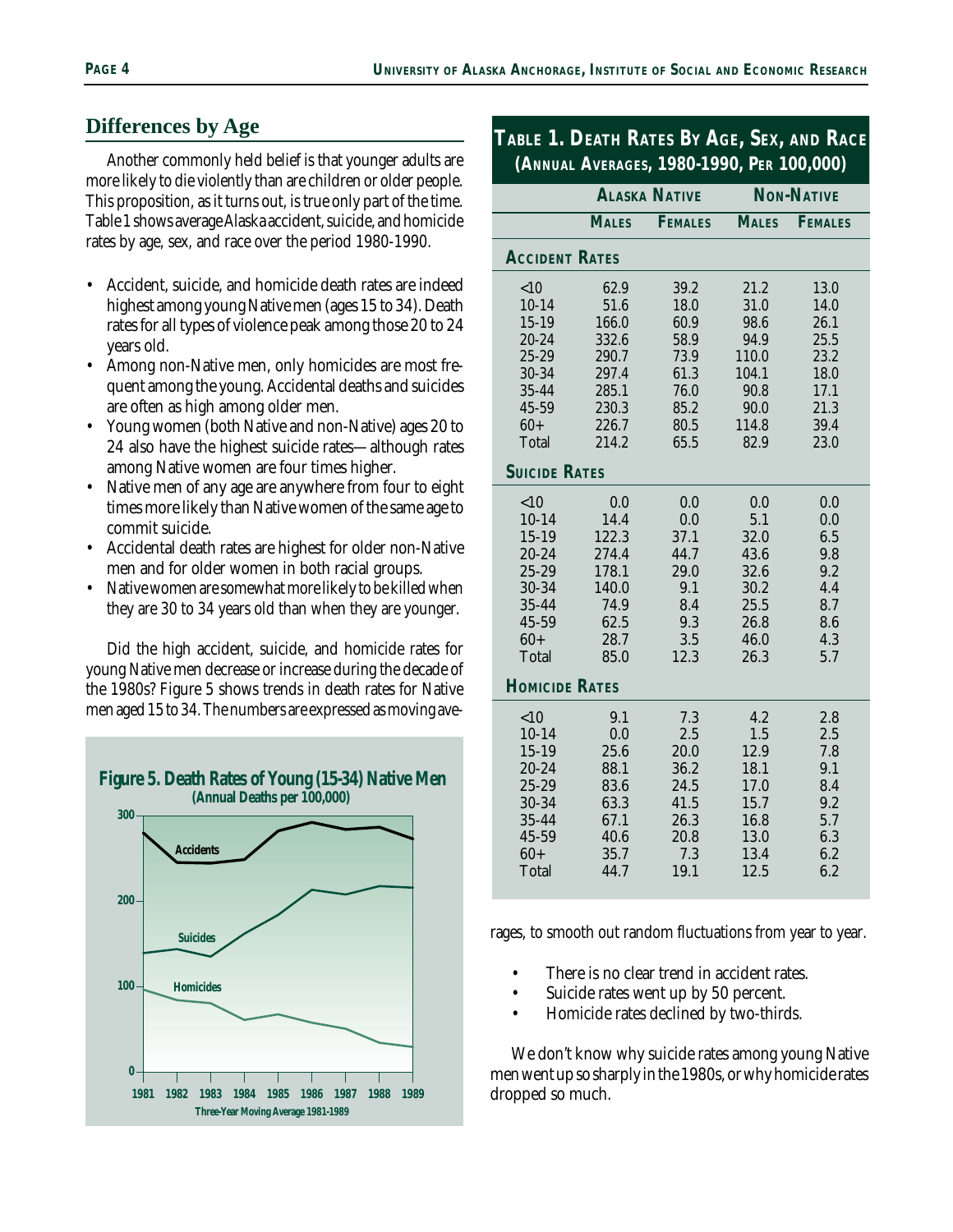## **Effects of Marital Status**

Overall, married Alaskans—both Natives and non-Natives—are (with a few exceptions) less likely to die violent deaths than single, widowed, or divorced Alaskans. The main exception is that widowed Native women are less likely than married Native women to kill themselves or to be killed.

For most Alaskans, marital status indicates risk of violent death more than age does. In general, the higher rates of death for younger adults appear to be mainly due to a higher proportion being unmarried (Figure 6). Of course, we don't know to what degree married persons have lower death rates because they are married, and to what degree those who are at lower risk of dying violently are better able to marry.

Table 2 shows rates of violent death among single, married, widowed, and divorced Alaskans over the period from 1980 through 1990. Figures 7 and 8 show the differences in violent death rates among married and unmarried (combining single, widowed, and divorced) Alaskans at different ages. The small numbers of widowed and divorced persons in younger age groups make calculations of death rates unreliable.<sup>7</sup>

- Native violent death rates exceed those of non-Natives usually by two to three times—for both married and unmarried persons of both sexes in all age groups. The one exception is that suicide rates are higher for older (over age 60) non-Native men than those for older Native men.
- Among adults aged 20 through 59 who have never married, Native men are dying from all violent causes at astounding rates. Combining the risk of death by accident, suicide, and homicide, a 20-year-old Native man who never marries has a 25 percent chance of dying violently before age 60—assuming he does not die first

of natural causes. A Native woman who never marries has a 9 percent chance of dying by violence over those same four decades.

- Non-Native married women have the lowest probability of dying violent deaths.
- Accidental death rates are high among older unmarried men and women—both Native and non-Native.
- Older Native men and women are much less likely than younger people to commit suicide, but the risk of dying by homicide remains relatively high among older Natives.



## **TABLE 2. VIOLENT DEATH RATES OF ADULTS, BY SEX, AND MARITAL STATUS (ANNUAL AVERAGE RATES, 1980-1990, PER 100,000)**

|                                               |       |       | <b>MEN</b> |       |       |            |      | <b>WOMEN</b> |                                |       |  |
|-----------------------------------------------|-------|-------|------------|-------|-------|------------|------|--------------|--------------------------------|-------|--|
| ALASKA NATIVE SINGLE* MARRIED WIDOWEDDIVORCED |       |       |            |       | TOTAL | $SincLE^*$ |      |              | <b>MARRIEDWIDOWED DIVORCED</b> | TOTAL |  |
| <b>Accident Rates</b>                         | 326.5 | 163.5 | 317.3      | 322.0 | 214.2 | 95.7       | 45.1 | 99.2         | 157.3                          | 65.5  |  |
| <b>Suicide Rates</b>                          | 200.8 | 46.5  | 68.2       | 77.2  | 85.0  | 31.0       | 8.8  | 2.2          | 27.5                           | 12.3  |  |
| <b>Homicide Rates</b>                         | 77.5  | 29.1  | 52.7       | 98.6  | 44.7  | 26.9       | 22.0 | 8.0          | 30.6                           | 19.1  |  |
| <b>NON-NATIVE</b>                             |       |       |            |       |       |            |      |              |                                |       |  |
| <b>Accident Rates</b>                         | 122.3 | 76.4  | 167.0      | 187.3 | 82.9  | 28.1       | 15.9 | 59.9         | 43.2                           | 23.0  |  |
| <b>Suicide Rates</b>                          | 45.0  | 21.6  | 84.3       | 70.1  | 26.3  | 14.0       | 5.1  | 5.5          | 13.2                           | 5.7   |  |
| <b>Homicide Rates</b><br>*Never married       | 21.5  | 8.3   | 27.6       | 42.7  | 12.5  | 9.0        | 4.5  | 9.5          | 17.1                           | 6.2   |  |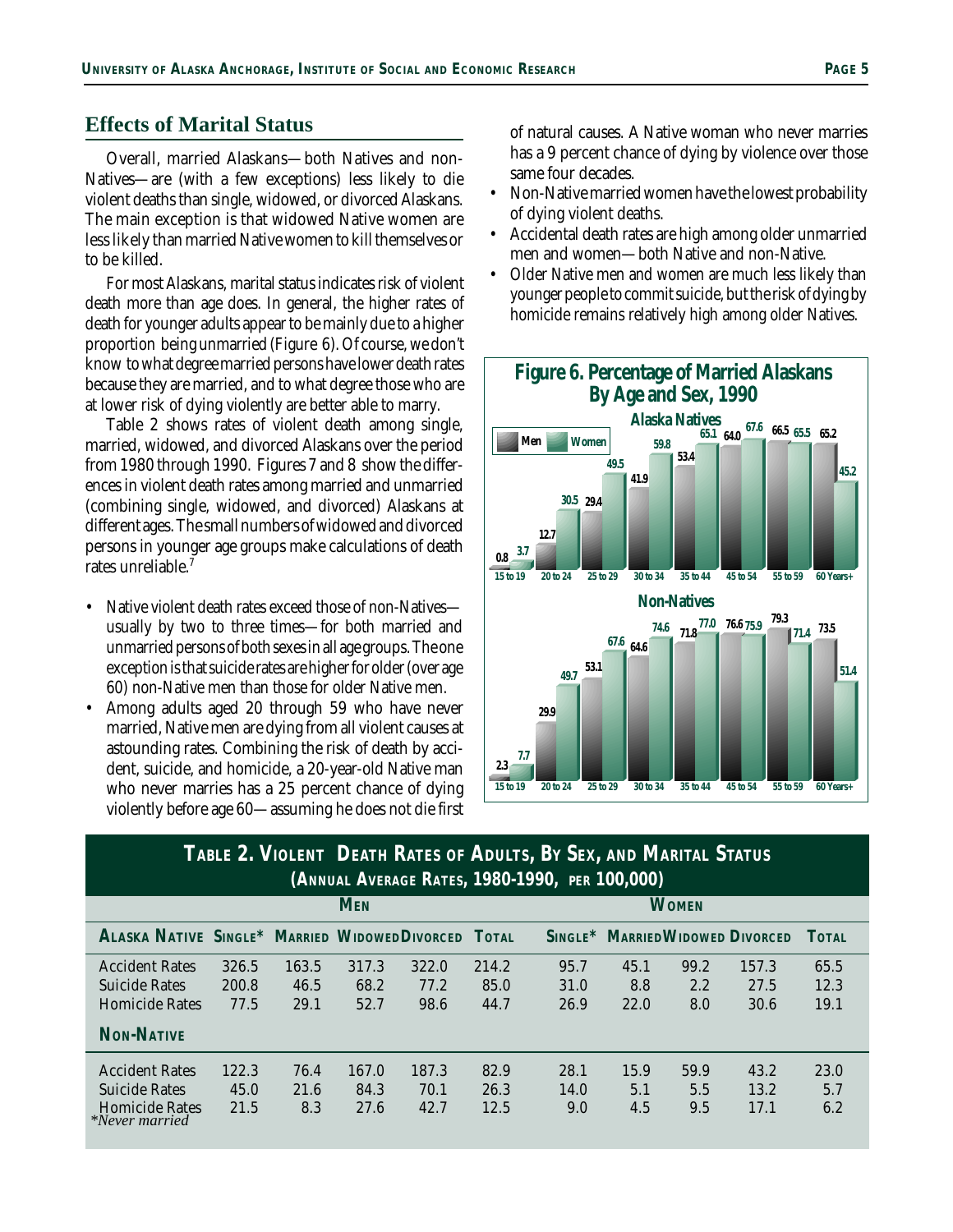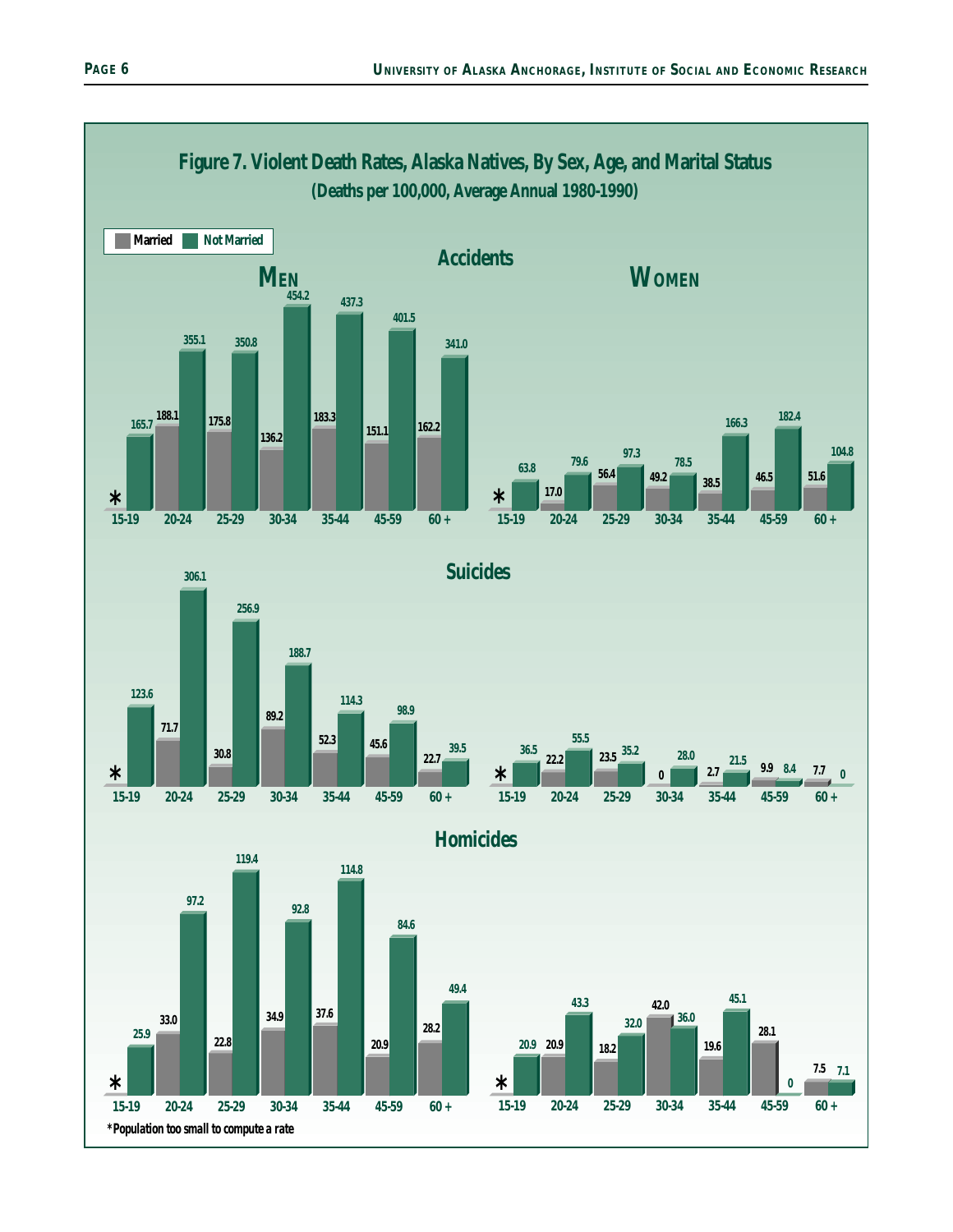![](_page_6_Figure_1.jpeg)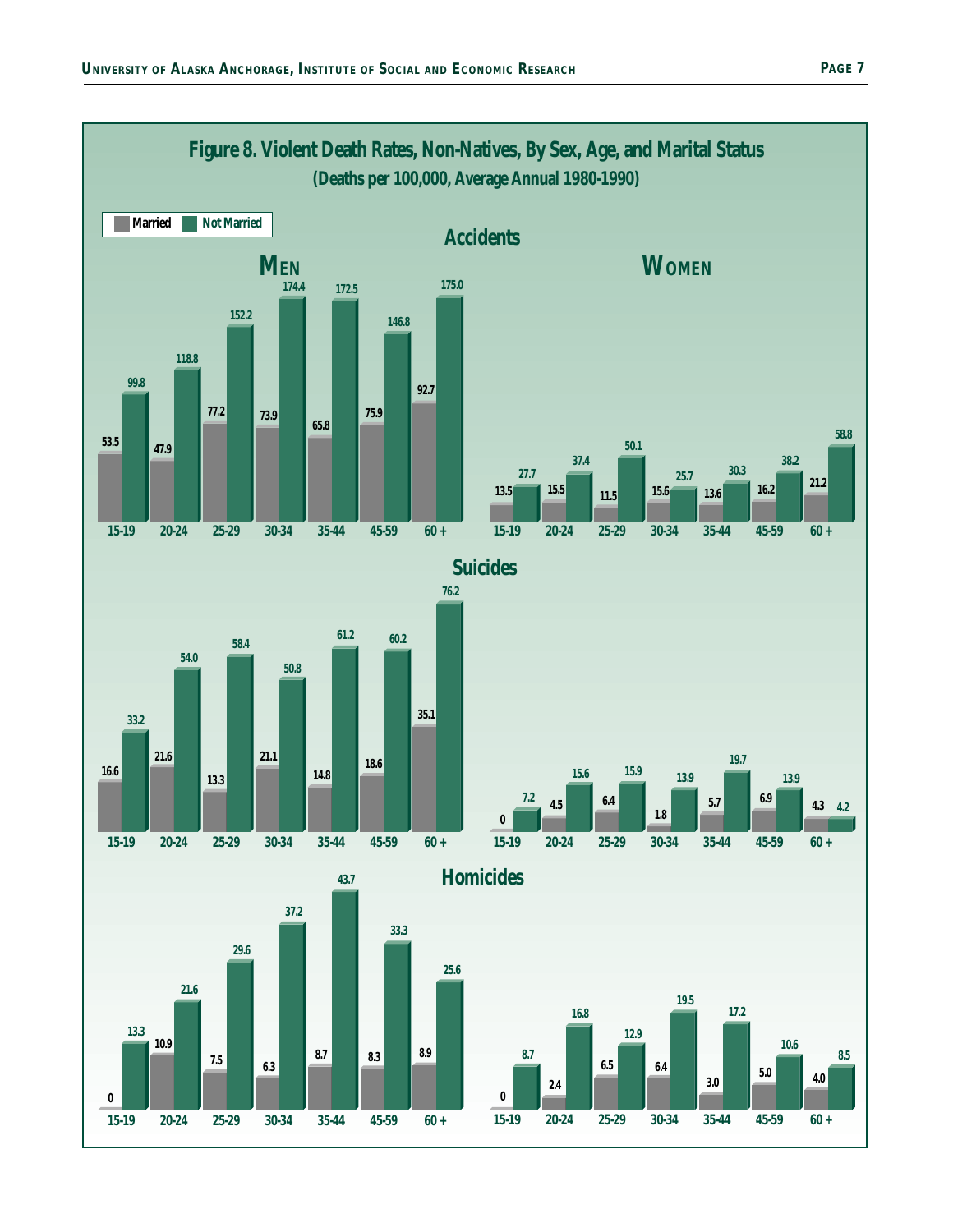## **Death Rates by Community**

Violent death is much more prevalent in some Alaska communities than others. This section looks at annual average violent death rates among residents of Alaska cities and towns over the period 1980 through 1990.

Using 1980 and 1990 census figures, we computed death rates for Natives and non-Natives in each Alaska community with a 1990 population of at least 25 Native and non-Native residents. Since we know that some Alaskans most obviously young men—have higher death rates, a certain amount of variation among small communities could be due simply to the fact that there are more young men or other high-risk people in some communities. We adjusted for that problem by using the age and sex distribution of the 1990 U.S. population to compute age-by-sex-adjusted death rates in communities.<sup>8</sup>

Because there are many very small Alaska communities, we do not believe that death rates for individual communities—even age-adjusted rates over an 11-year period—are necessarily reliable indicators of death risks for the community. However, statistics derived from communities grouped according to various characteristics include data on many more people, and are therefore more reliable indicators. We grouped communities three ways for our analysis: by size; by size and region; and by size and racial mix.

#### **Death Rates by Size of Place**

We divided Alaska places into three sizes. Small communities are those with fewer than 1,000 residents as of 1990. Urban communities have populations of at least 10,000. In Alaska there are only three communities with more than 10,000 residents—Anchorage, Fairbanks, and Juneau. Midsized communities are those with at least 1,000 but fewer than 10,000 persons. Table 3 shows the 1990 distribution of the Native and non-Native populations by community size.

Figure 9 shows rates of accidental death, suicide, and homicide for Natives and non-Natives living in small, midsized, and urban communities. The figures are average agesex-adjusted rates among the communities in the category, weighted by the community population of the racial group.

![](_page_7_Figure_8.jpeg)

**Figure 9. Violent Death Rates, By Type of Community Average Annual, 1980-1990, (Age-Adjusted per 100,000)**

- For all types of violent death, in all sizes of communities, Natives die at rates significantly higher than non-Natives.
- Death rates are higher on average for both Natives and non-Natives in small communities than in mid-sized ones, and higher in mid-sized ones than in urban places.
- Natives living in small places are three times as likely to commit suicide as those living in cities.
- Natives are less likely to be killed in accidents or commit suicide in urban and mid-sized communities than in small communities, but just about as likely to be victims of homicide in communities of all sizes.
- Non-Natives are about one-third as likely to become homicide victims as are Natives in all sizes of communities. In mid-sized and large communities, non-Native homicide rates are not significantly higher than the national average.

| TABLE 3. DISTRIBUTION OF NATIVE AND NON-NATIVE POPULATIONS, BY COMMUNITY SIZE, 1990 |                                                        |                            |                                     |                                                                                         |                             |                        |  |
|-------------------------------------------------------------------------------------|--------------------------------------------------------|----------------------------|-------------------------------------|-----------------------------------------------------------------------------------------|-----------------------------|------------------------|--|
|                                                                                     | NUMBER WITH AT TOTAL NATIVE<br><b>LEAST 25 NATIVES</b> | <b>POPULATION</b>          | <b>PERCENTAGE OF</b><br>NATIVE POP. | NUMBER WITH AT TOTAL NON-NATIVE PERCENTAGE OF<br><b>LEAST 25 NON-NATIVES POPULATION</b> |                             | <b>NON-NATIVE POP.</b> |  |
| <b>Small</b><br>Medium<br>Large                                                     | 194<br>32<br>3                                         | 39.228<br>19,615<br>21.763 | 49%<br>24%<br>27%                   | 166<br>34<br>3                                                                          | 29,715<br>92,463<br>273.037 | 8%<br>23%<br>69%       |  |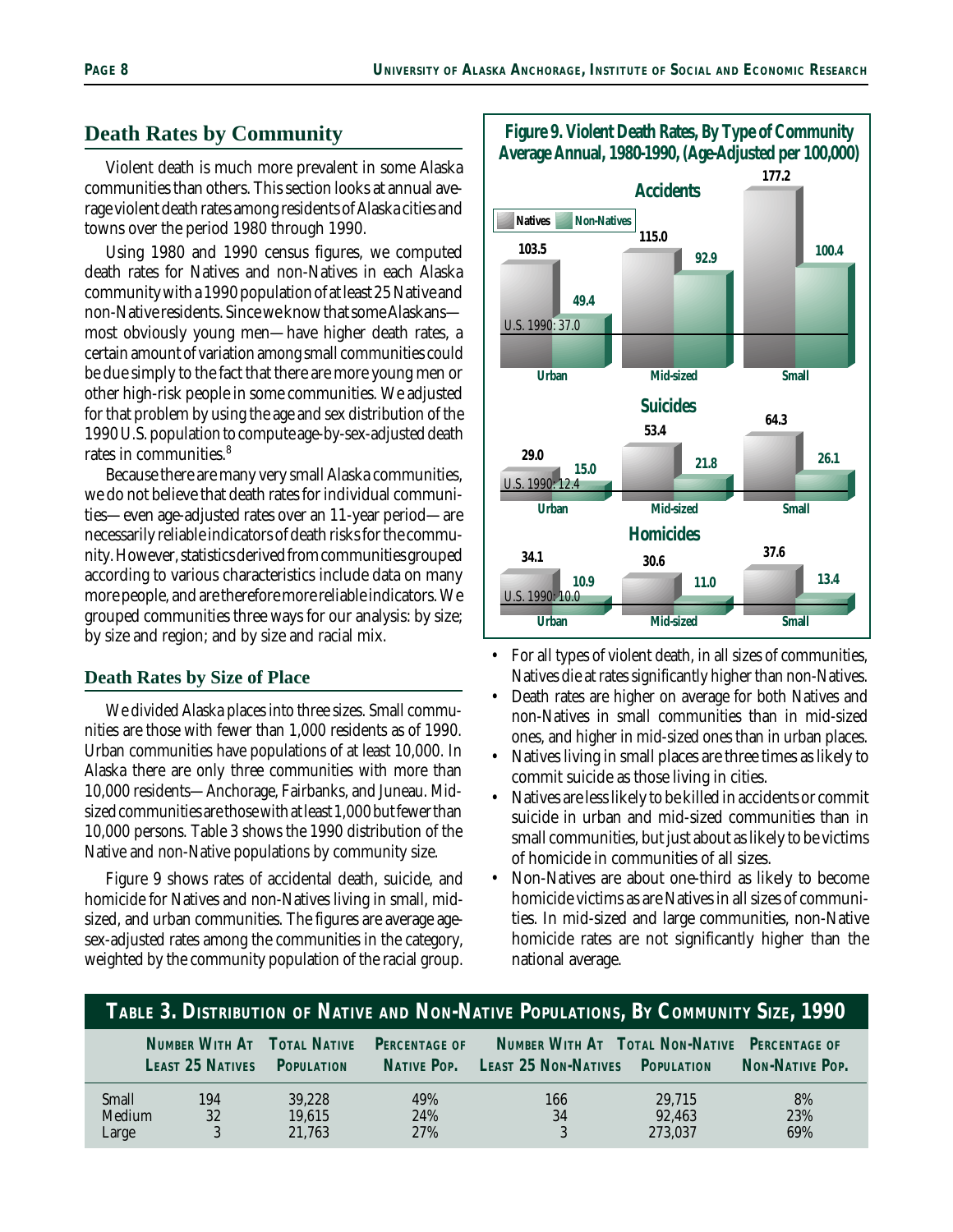## **Death Rates by Size and Region**

The adjacent map shows the boundaries of the six regions we use in our analysis of differences in death rates by region. Table 4 shows death rates for the urban communities of Anchorage, Fairbanks, and Juneau and for small and mid-sized communities in the six regions.

- Smaller rural communities in all regions have higher violent death rates for both Natives and non-Natives. Rates in small places are often many times the national averages.
- Even among the smaller communities, there is tremendous variation, with some communities much less violent than others.
- Accidental death rates are highest for Alaska Natives in small communities in the interior and southwest regions. Southeast Alaska communities have lower accidental death rates.

![](_page_8_Figure_7.jpeg)

# **TABLE 4. VIOLENT DEATH RATES, BY SIZE OF COMMUNITY AND REGION (AVERAGE ANNUAL 1980-1990—AGE-ADJUSTED RATE PER 100,000)**

| <b>COMMUNITY GROUP</b>                  | <b>ACCIDENTS</b> |                   |               | <b>SUICIDES</b>   | <b>HOMICIDES</b> |                   |
|-----------------------------------------|------------------|-------------------|---------------|-------------------|------------------|-------------------|
|                                         | <b>NATIVE</b>    | <b>NON-NATIVE</b> | <b>NATIVE</b> | <b>NON-NATIVE</b> | <b>NATIVE</b>    | <b>NON-NATIVE</b> |
| <b>LARGE COMMUNITIES</b>                |                  |                   |               |                   |                  |                   |
| Anchorage                               | 116.5            | 48.1              | 28.7          | 14.6              | 31.8             | 11.2              |
| Fairbanks                               | 84.2             | 62.4              | 40.4          | 16.2              | 29.6             | 11.5              |
| Juneau                                  | 70.4             | 40.0              | 18.0          | 17.3              | 48.6             | 7.3               |
| All urban                               | 103.5            | 49.4              | 29.0          | 15.0              | 34.1             | 10.9              |
| <b>MEDIUM-SIZED COMMUNITIES</b>         |                  |                   |               |                   |                  |                   |
| <b>Northwest</b>                        | 146.4            | 85.9              | 88.2          | 24.0              | 44.2             | 9.0               |
| Yukon-Kuskokwim Delta 105.5             |                  | 52.7              | 36.8          | 5.8               | 58.3             | 4.6               |
| Interior                                | $\ast$           | 15.3              | $\ast$        | 4.5               | $\ast$           | 12.9              |
| Southwest                               | 119.9            | 76.8              | 16.2          | 15.8              | 10.2             | 7.8               |
| Southcentral                            | 103.2            | 120.8             | 65.7          | 27.2              | 35.5             | 14.8              |
| Southeast                               | 91.4             | 82.0              | 32.3          | 23.0              | 6.8              | 5.8               |
| Alaska                                  | 115.0            | 92.9              | 53.4          | 21.8              | 30.6             | 11.0              |
| <b>SMALL COMMUNITIES</b>                |                  |                   |               |                   |                  |                   |
| <b>Northwest</b>                        | 140.0            | 27.9              | 66.4          | 5.5               | 39.1             | 2.0               |
| Yukon-Kuskokwim Delta 154.4             |                  | 31.0              | 50.1          | 0.0               | 29.3             | 0.0               |
| Interior                                | 272.8            | 83.8              | 82.3          | 25.0              | 60.0             | 16.5              |
| Southwest                               | 241.5            | 71.9              | 69.3          | 8.2               | 45.0             | 1.0               |
| Southcentral                            | 155.7            | 141.3             | 66.7          | 38.4              | 33.3             | 22.9              |
| Southeast                               | 119.4            | 73.7              | 79.8          | 20.7              | 20.0             | 1.2               |
| Alaska                                  | 177.2            | 100.4             | 64.3          | 26.1              | 37.6             | 13.4              |
| U.S. average                            | 37.0             | 37.0              | 12.4          | 12.4              | 10.0             | 10.0              |
| IHS 9 area average                      | 125.8            |                   | 22.3          |                   | 18.1             |                   |
| *Population too small to compute a rate |                  |                   |               |                   |                  |                   |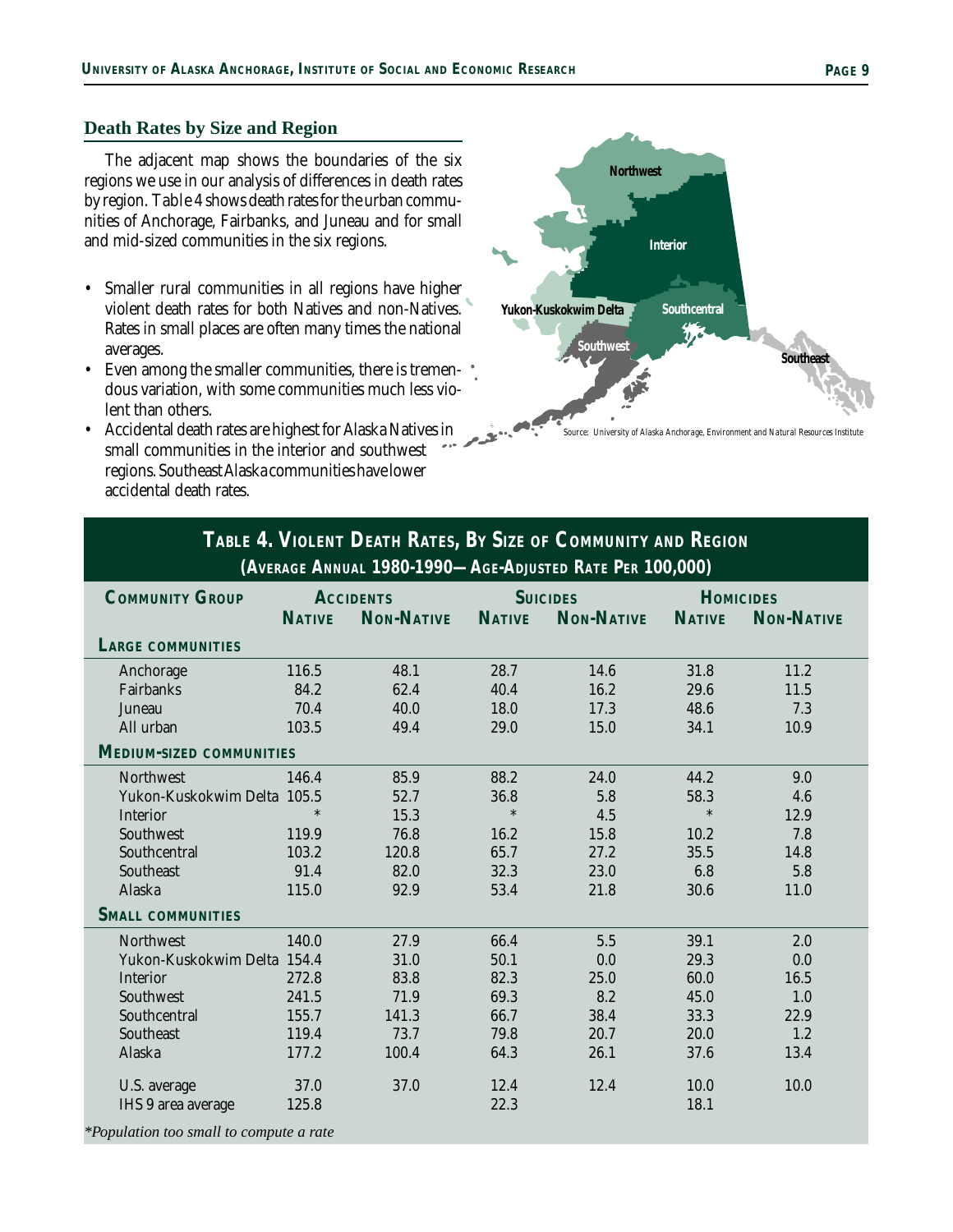- For non-Natives, communities in the southcentral region have the highest accidental death rates. Part, but not all, the explanation for that difference is that southcentral Alaska has more roads (and therefore more traffic deaths) than other regions.
- Suicides occur less frequently, and homicides more frequently, among Natives living in Juneau than among those living in other Alaska cities. Among non-Natives, homicide rates are higher in Anchorage and Fairbanks and suicide rates lower than in Juneau.
- Suicide and homicide rates in small and medium-sized communities seem to vary randomly. The differences within the groups are quite large.

#### **Death Rates by Size and Racial Mix**

We also looked at how violent death rates in communities vary by the racial mix of the population (Figure 10). Communities with less than 10 percent Alaska Natives (as of 1990) are classified as non-Native communities, those with 10 to 50 percent Alaska Natives are mixed communities, and Native communities are those where more than 50 percent of the 1990 population was Native. These are popu-lation-weighted averages. (Anchorage and Fairbanks, which are non-Native communities, and Juneau, which is a mixed community, are excluded from these figures.)

- Accident rates for both Natives and non-Natives are highest in small mixed communities.
- Suicide rates among non-Natives are highest in mixed communities, but are lowest among Natives.
- Homicide rates for Natives are at their lowest and for non-Natives at their highest in small mixed communities.
- Native homicide rates are highest in mid-sized Native communities— such as Barrow, Dillingham, and Nome.

#### **Death Rates Exceeding National Average**

Any time we examine death rates for very small populations, we have to look at the results with caution—because even one death in a very small population can significantly increase the death rate. We dealt with the problem by analyzing deaths over an 11-year period, by grouping communities, and by adjusting for differences in demographic characteristics of Alaskans. We also constructed statistical confidence intervals to help us determine whether differences we see are statistically significant—that is, whether the differences are due to something other than chance. We calculated a 95 percent confidence interval. This means that there is a only a 5 percent probability that the differences we see are due just to chance.<sup>9</sup>

![](_page_9_Figure_13.jpeg)

Table 5 shows the percentage of Alaska communities that significantly exceed the national death rates for accidents, suicides, and homicides. Since we use a 95 percent confidence interval to determine statistical significance, we might expect that up to 5 percent of the communities would exceed the expected number of deaths just by chance, if the underlying death rate were really the national rate.<sup>10</sup>

- Unlike in the U.S. as a whole, in Alaska there is less violence in the cities and more in the rural areas.
- Among Natives, accidental death rates significantly exceed national rates in anywhere from 13 to 100 percent of communities in each region and in urban, mediumsized, and small communities.

![](_page_9_Figure_17.jpeg)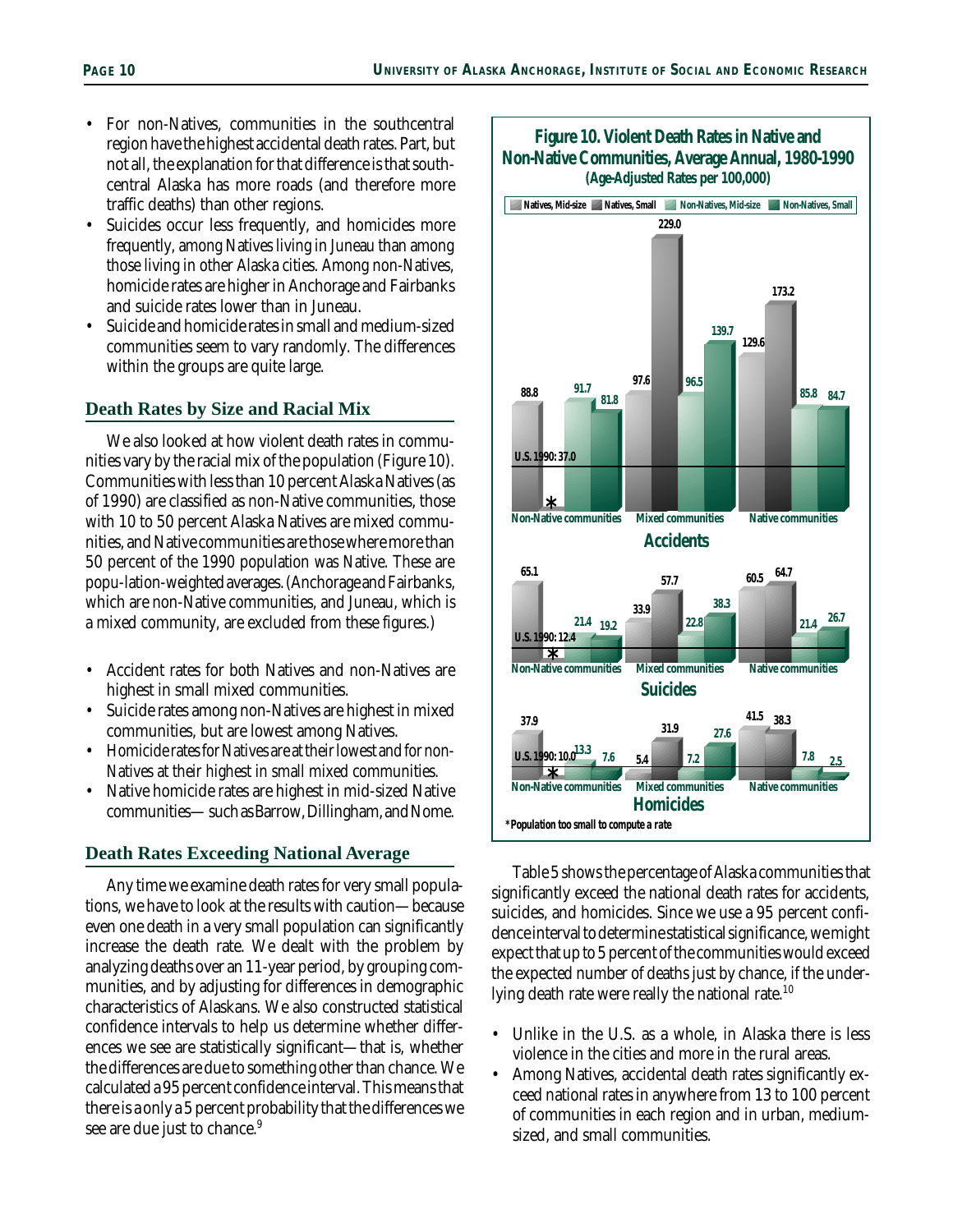- Among non-Natives, death rates from accidents significantly exceed the national average in from 6 to 71 percent of communities, except in Juneau and the communities in the Yukon-Kuskokwim Delta.
- Despite very high overall Native suicide rates, the Native suicide rate significantly exceeds the national rate in only around one-fourth of communities in most of the categories. In fact, suicide rates for non-Natives in mid-sized communities significantly exceed the national average more often than do Native death rates.
- Homicide rates among Natives significantly exceed the national average in small communities in all regions. Homicide rates among non-Natives exceed the average most frequently in mid-sized interior communities.

## **Conclusion**

Alaskans overall have a much higher risk of dying by accident and by suicide than Americans as a whole. Homicide, suicide, and accidental death rates are all particularly high for Alaska Natives; indeed, their suicide and homicide rates are substantially higher than those for other Native Americans. Many Native villages in all regions of Alaska are particularly high-risk places.

However, the results in Table 5 suggest that only some Alaska communities—probably a minority—are very violent places. Those violent places appear to exist—in varying degrees—in all regions of Alaska, in all sizes of communities, and in non-Native, mixed, and predominantly Native communities. Size, location, and racial composition do not explain the differences in death rates among communities.

This publication gives us a start in understanding the factors contributing to the high rates of violent death in some Alaska places and among some groups of Alaskans. But there are clearly other factors—yet to be discovered—at work.

*Matthew Berman is an associate professor of economics at ISER. Linda Leask is ISER's editor. The authors thank Teresa Hull, Monette Dalsfoist, and Jim Kerr of ISER for their help with this publication. The Bureau of Vital Statistics in the Alaska Department of Health and Social Services provided data for the analysis and valuable*

| TABLE 5. PERCENTAGE OF ALASKA COMMUNITIES WITH DEATH RATES |                  |                   |                 |                   |                  |                   |  |  |
|------------------------------------------------------------|------------------|-------------------|-----------------|-------------------|------------------|-------------------|--|--|
| <b>SIGNIFICANTLY EXCEEDING NATIONAL AVERAGES</b>           |                  |                   |                 |                   |                  |                   |  |  |
| <b>COMMUNITY GROUP</b>                                     | <b>ACCIDENTS</b> |                   | <b>SUICIDES</b> |                   | <b>HOMICIDES</b> |                   |  |  |
|                                                            | <b>NATIVE</b>    | <b>NON-NATIVE</b> | <b>NATIVE</b>   | <b>NON-NATIVE</b> | <b>NATIVE</b>    | <b>NON-NATIVE</b> |  |  |
| <b>LARGE COMMUNITIES</b>                                   |                  |                   |                 |                   |                  |                   |  |  |
| Anchorage                                                  | yes              | yes               | yes             | yes               | yes              | yes               |  |  |
| Fairbanks                                                  | yes              | yes               | yes             | yes               | yes              | yes               |  |  |
| Juneau                                                     | yes              | no                | no              | no                | yes              | no                |  |  |
| All urban                                                  | 100              | 67                | 67              | 67                | 100              | 67                |  |  |
| <b>MEDIUM-SIZED COMMUNITIES</b>                            |                  |                   |                 |                   |                  |                   |  |  |
| <b>Northwest</b>                                           | 100              | 33                | 100             | 33                | 67               | $\Omega$          |  |  |
| Yukon-Kuskokwim Delta                                      | 100              | $\Omega$          | 0               | $\theta$          | 100              | 0                 |  |  |
| <b>Interior</b>                                            | $\theta$         | 33                | 0               | 33                | $\bf{0}$         | 33                |  |  |
| Southwest                                                  | 60               | 40                | 0               | 20                | $\mathbf{0}$     | $\Omega$          |  |  |
| Southcentral                                               | 27               | 47                | 13              | 20                | 0                | 13                |  |  |
| Southeast                                                  | 67               | 71                | 17              | 29                | 0                | $\Omega$          |  |  |
| Alaska                                                     | 47               | 47                | 22              | 2.4               | 9                | 9                 |  |  |
| <b>SMALL COMMUNITIES</b>                                   |                  |                   |                 |                   |                  |                   |  |  |
| <b>Northwest</b>                                           | 42               | 6                 | 36              | 12                | 21               | 6                 |  |  |
| Yukon-Kuskokwim Delta                                      | 13               | 0                 | 20              | $\theta$          | 22               | 0                 |  |  |
| <b>Interior</b>                                            | 62               | 2.1               | 2.4             | 9                 | 16               | 3                 |  |  |
| Southwest                                                  | 45               | 19                | 19              | $\overline{5}$    | 12               | $\overline{5}$    |  |  |
| Southcentral                                               | 13               | 23                | 17              | 10                | 9                | 6                 |  |  |
| Southeast                                                  | 38               | 8                 | 23              | 3                 | 15               | 0                 |  |  |
| Alaska                                                     | 44               | 16                | 28              | $\overline{7}$    | 16               | 4                 |  |  |